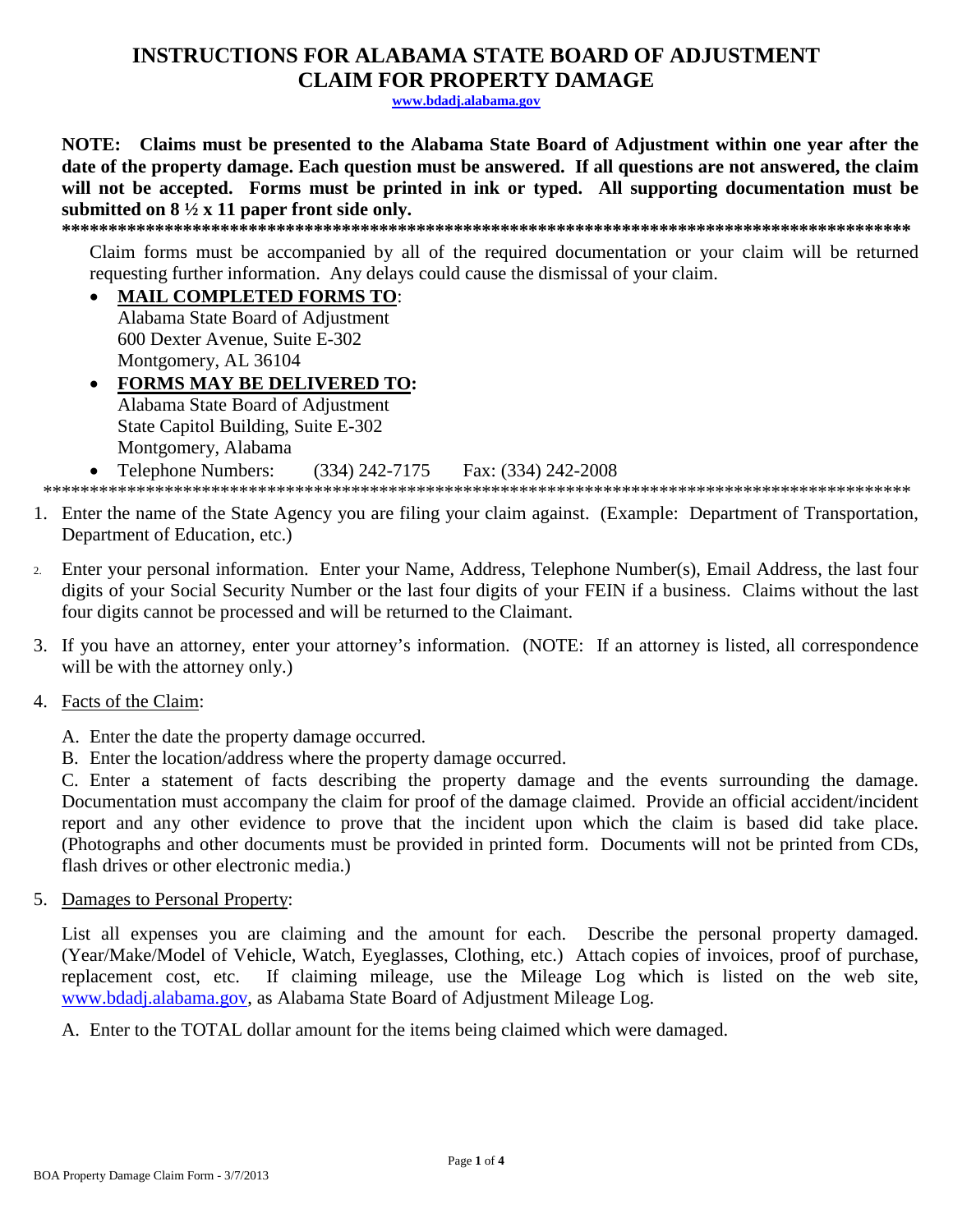## 6. Insurance Coverage:

A. If you have insurance that will cover all or part of the damage, check "Yes"; otherwise, check "No".

B. If you checked "Yes" in 6.A., provide the name of your insurance company.

C. If you answered "Yes" in Item 6.B., list the amount of insurance coverage and your deductible. (For damages to personal property, it will be necessary to provide a copy of your insurance declaration page which indicates your amount of coverage and your deductible.)

D. If you have filed for coverage with your insurance company, check "Yes"; otherwise, check "No"

- 7. Enter the GRAND TOTAL amount you are claiming for all of the items described from Line 5.A.
- 8. Sign the claim form in the presence of a Notary Public, print your name and have the notary complete the verification section.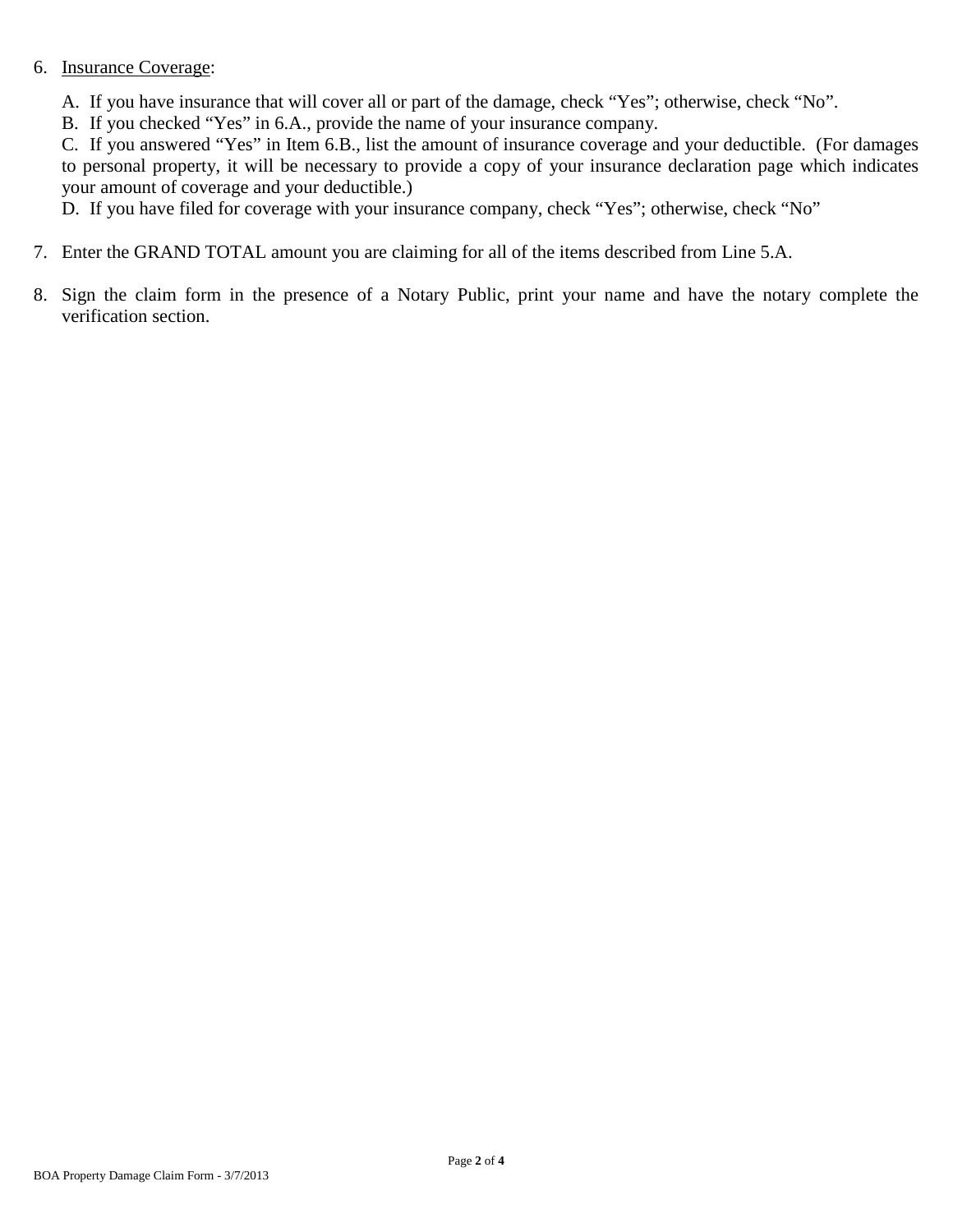## **ALABAMA STATE BOARD OF ADJUSTMENT CLAIM FOR PROPERTY DAMAGE**

|                                                                                           | See Page 1-2 of this form for instructions. Each   DO NOT WRITE IN THIS SPACE. FOR ALABAMA |
|-------------------------------------------------------------------------------------------|--------------------------------------------------------------------------------------------|
| number on the form corresponds with numbers on <b>STATE BOARD OF ADJUSTMENT USE ONLY.</b> |                                                                                            |
| instruction sheets. Read all instructions carefully to                                    |                                                                                            |
| ensure your claim is not returned for additional                                          |                                                                                            |
| supporting documentation. See INSTRUCTIONS for Claim No.: _______________________         |                                                                                            |
| mailing or hand delivering this form to the Board of                                      |                                                                                            |
| Adjustment (Page 1).                                                                      |                                                                                            |

1. Enter the Name of the Department or Agency of the State of Alabama against which you are making this claim:

\_\_\_\_\_\_\_\_\_\_\_\_\_\_\_\_\_\_\_\_\_\_\_\_\_\_\_\_\_\_\_\_\_\_\_\_\_\_\_\_\_\_\_\_\_\_\_\_\_\_\_\_\_\_\_\_\_\_\_\_\_\_\_\_\_\_\_\_\_\_\_\_\_\_\_\_\_\_\_\_\_\_\_\_\_\_\_\_\_\_

2. Enter your Name, Mailing Address, E-mail Address, Contact Telephone Number(s) and Social Security # or FEIN:

|                                                                                                              | Name:                                                                                                                                                                                                               |
|--------------------------------------------------------------------------------------------------------------|---------------------------------------------------------------------------------------------------------------------------------------------------------------------------------------------------------------------|
|                                                                                                              |                                                                                                                                                                                                                     |
|                                                                                                              |                                                                                                                                                                                                                     |
|                                                                                                              | E-mail Address:                                                                                                                                                                                                     |
|                                                                                                              |                                                                                                                                                                                                                     |
|                                                                                                              |                                                                                                                                                                                                                     |
| SSN: XXX-XX-_________ FEIN: XX-XXX ______                                                                    | Claimant's Last Four Digits of Social Security No. or last four digits of Business FEIN:                                                                                                                            |
|                                                                                                              | If injured party is a minor (under 19 years of age), claim must be signed and filed by parent or guardian as<br>claimant. Give name and age of minor and the name and relationship of person with whom minor lives. |
|                                                                                                              |                                                                                                                                                                                                                     |
|                                                                                                              | Relationship of Person to Minor:                                                                                                                                                                                    |
| 3. Claimant's Attorney: (NOTE: If an attorney is listed, all correspondence will be with the attorney only.) |                                                                                                                                                                                                                     |
|                                                                                                              |                                                                                                                                                                                                                     |
|                                                                                                              |                                                                                                                                                                                                                     |
|                                                                                                              | City, State, Zip Code: $\Box$                                                                                                                                                                                       |
|                                                                                                              |                                                                                                                                                                                                                     |
|                                                                                                              |                                                                                                                                                                                                                     |
| 4. Facts of Claim:                                                                                           |                                                                                                                                                                                                                     |
|                                                                                                              |                                                                                                                                                                                                                     |
|                                                                                                              |                                                                                                                                                                                                                     |